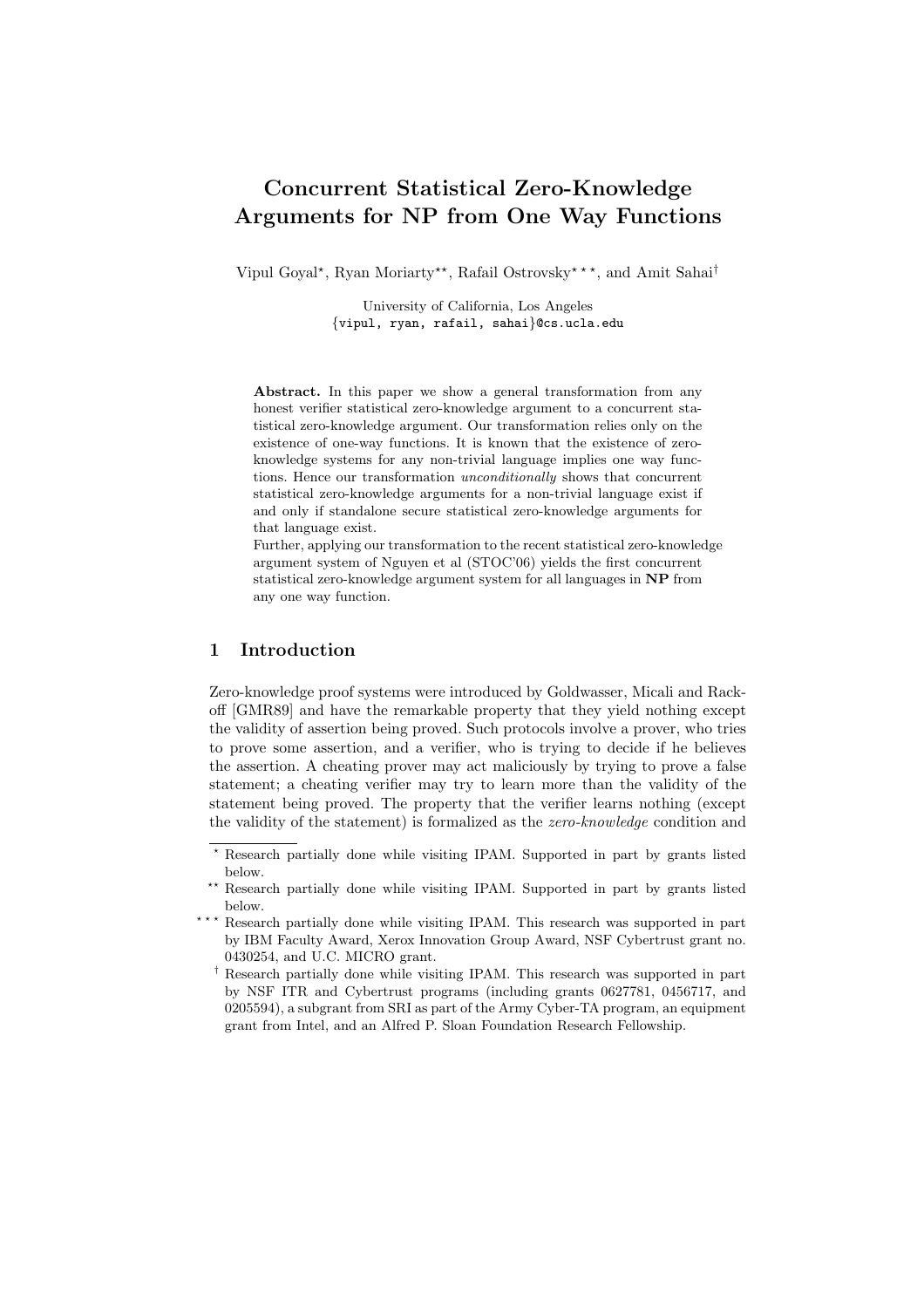the property that the prover cannot prove a false statement is formalized as the soundness condition.

Depending upon how strong we want the zero-knowledge property or the soundness property to be, we can define several different types of zero-knowledge systems. In statistical zero-knowledge, we require the zero-knowledge condition to hold even against an infinitely powerful cheating verifier. When we relax the zero-knowledge condition so that it need only hold against a probabilistic polynomial time cheating verifier, we get the so called *computational zero-knowledge*. Similarly, we can have zero-knowledge with either statistical soundness (known as zero-knowledge proof systems) or just computational soundness (known as zero-knowledge argument systems).

It would be desirable to construct statistical zero-knowledge proof systems for all languages in NP. Unfortunately it was shown that such systems can only be obtained for languages in AM∩coAM [BHZ87], and AM∩coAM cannot contain NP unless the polynomial hierarchy collapses. Thus if we want a zeroknowledge system for all language in NP, we can only have either statistical soundness or statistical zero-knowledge (but not both).

The original definition of zero-knowledge considers protocols running alone in isolation. That is, we have a single prover interacting with a single verifier. The concurrent setting was introduced by Dwork et al [DNS98] (see also [Fei90]) with a motivation to construct zero-knowledge protocols for more realistic settings (such as when the protocols are to be executed over the Internet). In the concurrent setting, many protocol executions are run at the same time with possibly a single prover simultaneously talking to many verifiers. The prover in this setting runs the risk of a coordinated attack from many different verifiers which interleave the execution of protocols and choose their responses to the prover based on each others' messages. If a zero-knowledge protocol maintains its zeroknowledge property even in the concurrent setting, it is said to be concurrent zero-knowledge.

Our Results. We give the first general transformation from any zero-knowledge system to concurrent zero-knowledge system that maintains the statistical zeroknowledge property of the system. Hence our compiler can be used to transform a computational zero-knowledge argument system into a concurrent computational zero-knowledge argument system as well as a statistical zero-knowledge argument system into a concurrent statistical zero-knowledge argument system. Our transformation only relies on the existence of one-way functions. Further, it does not require that the original protocol be public coin. These properties separate it from the compiler in [MP03], since the compiler in [MP03] was designed to maintain statistical soundness (whereas we deal with statistical zero-knowledge) and was designed to be very efficient (our transformation is polynomial time but we do not optimize for efficiency). Additionally, the compiler in [MP03] relies on specific number theoretic assumptions.

We would like to emphasize that our compiler only uses one-way functions. It is known that the existence of zero-knowledge systems for any non-trivial language implies one way functions [OW93]. Hence our transformation uncondition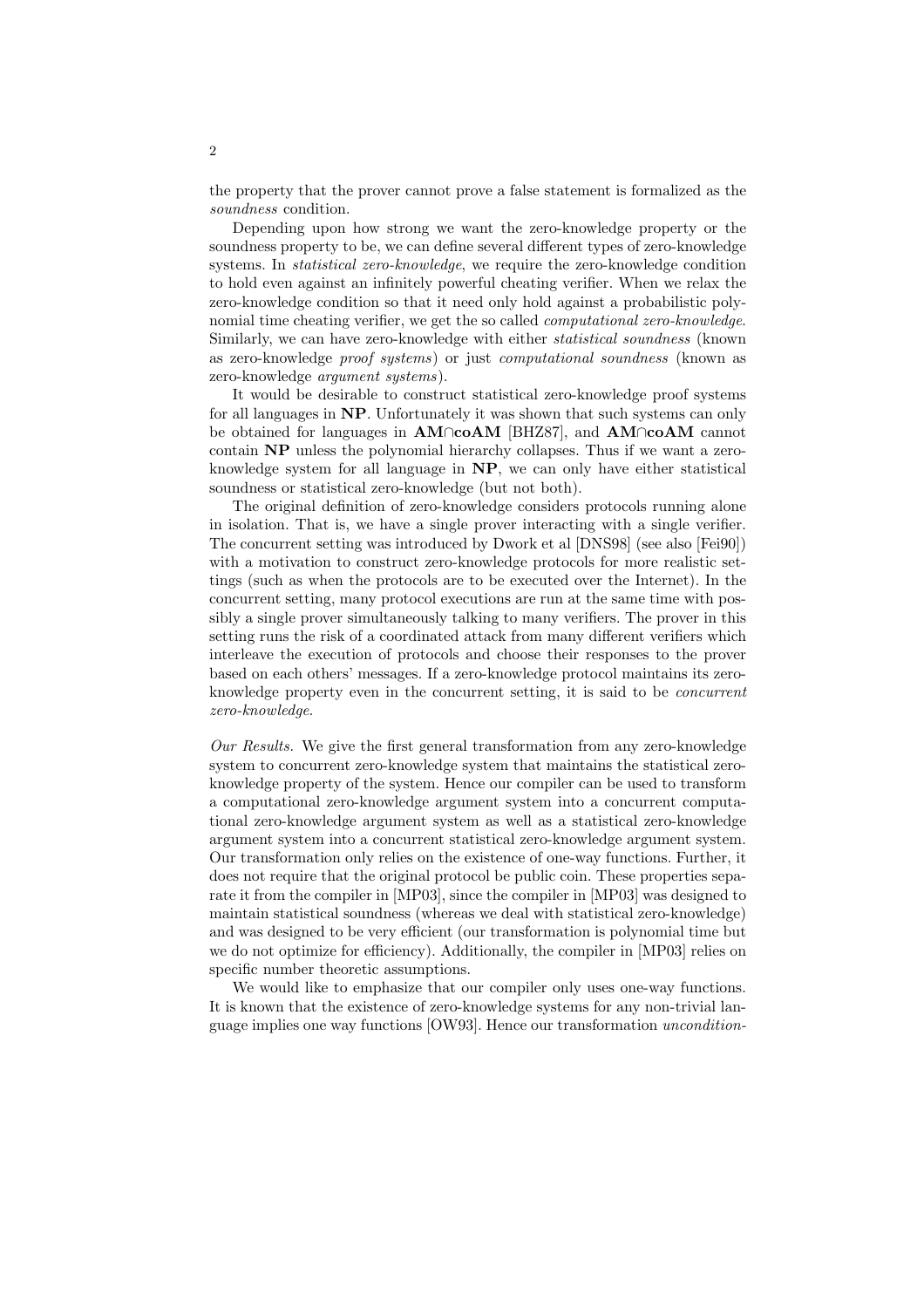ally shows that concurrent statistical zero-knowledge arguments for a non-trivial language exist if and only if standalone secure statistical zero-knowledge arguments for that language exist. This feature also allows us to achieve a main goal of ours: applying our transformation to the statistical zero-knowledge system from [NOV06], we get the first concurrent statistical zero-knowledge argument system for an NP-complete language from any one-way function.

Techniques. Here we describe our techniques at a high level. Our goal is to create a general compiler that will work for honest verifier statistical zero-knowledge arguments and turn them into concurrent statistical zero-knowledge arguments. We first use a modified version of the preamble from the concurrent zero knowledge protocol of [PRS02]. Using a preamble similar to [PRS02] enables us to have a verifier committed to his randomness for the run of the protocol and to give a strategy for a simulator that could extract that randomness in the concurrent setting. Thus we are be able to use a straight-line simulator after the preamble.

The main technical challenges are to adapt the preamble of [PRS02] to work with an all-powerful verifier and to base the preamble solely on one-way functions. The proof of soundness in [PRS02] relies on the verifier using statistically hiding commitments to commit to its randomness. However using statistically hiding commitments during the preamble does not seem plausible in our setting even though (independent of this work) they have recently been constructed from one way functions [HR07]. The main reason is that since we are dealing with statistical zero-knowledge, the verifier could potentially be all powerful. Thus all the commitments by the verifier to the prover should be statistically binding. Consequently, if the randomness of the verifier is not statistically hidden from the prover during the PRS preamble, it remains unclear how the proof of soundness would go through (even if the *prover* uses statistically hiding commitments).

To overcome this problem, the verifier commits using statistically binding commitments based on one-way functions as it appears essential in our setting. However, the verifier never actually opens the commitment. Instead the verifier gives a (standalone secure computational) zero-knowledge proof that his message are consistent with the randomness committed to in the PRS preamble. Note that it is important that we use a zero-knowledge proof here since the verifier is all powerful. This idea enables us to prove that our transformation preserves the soundness of the underlying proof system.

Furthermore, since we are transforming from an honest verifier statistical zero-knowledge argument into a concurrent statistical zero-knowledge argument, we need to find a way to relax the requirement that the verifier is honest. In order to achieve this goal, the randomness that the verifier uses is determined by a coin-flipping protocol between the prover and the verifier (instead of being chosen freely by the verifier alone). This is important for our proof of the zeroknowledge condition since our simulator for the underlying protocol will require verifier responses with correctly distributed randomness. Also, this technique combined with the trick of using zero-knowledge proofs from the verifier allows us to deal with private-coin protocols as well.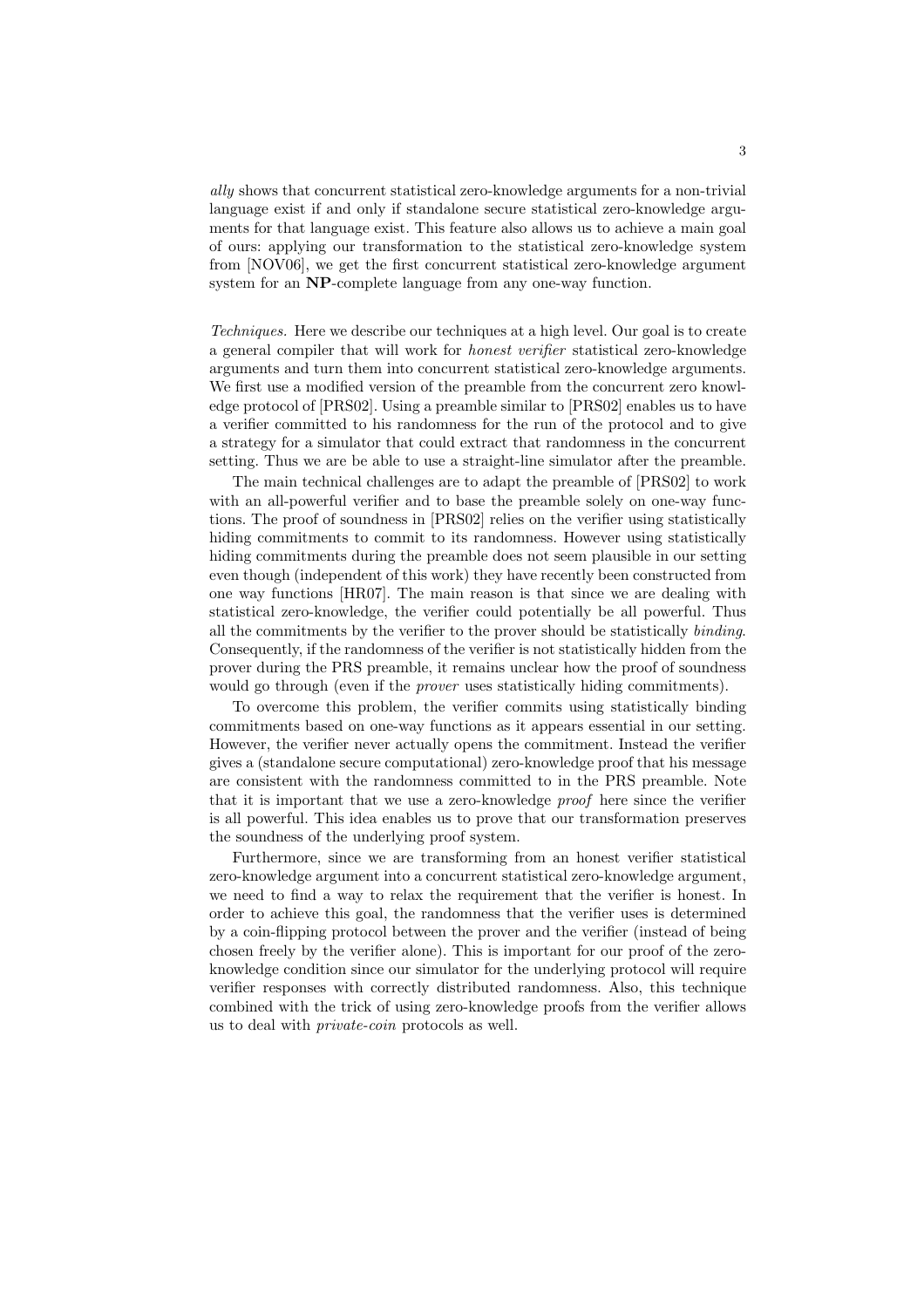We are able to combine all of these ideas into a single compiler that lets us achieve our results.

#### 1.1 Related Work

Statistical zero-knowledge arguments. In this paper, we will be examining statistical zero-knowledge arguments which were first introduced by [BCC88]. From the constructions of [GMW91, BCC88] it is clear that one main technique to construct statistical zero-knowledge arguments for any language in NP is to first construct statistically hiding commitments (and plug them into a standard protocol).

Early constructions of statistically hiding commitments were built on specific number theoretic assumptions [BCC88, BKK90]. In [GK96] it was shown how to construct statistically hiding commitments from claw-free permutations; this was further reduced to any family of collision-resistant hash functions in [NY89].

Naor et al [NOVY98] showed how to construct statistically hiding commitments from one way permutations. In [Ost91, OW93] it was shown that one could build a weak from of one-way functions from statistically hiding commitments. Thus one-way functions would be the minimal assumption needed to create statistically hiding commitments. Until recently, no further progress was made. Haitner et al  $[HHK^+05]$  showed how to construct statistically hiding commitments from a one-way function that could approximate the pre-image size of points in the range.

In a recent breakthrough work, Nguyen et al [NOV06] were able to construct statistical zero-knowledge arguments from any one-way function for all languages in NP. They deviated from the traditional line of constructing statistically binding commitments from one way functions. Instead they created a relaxed variant of statistically binding commitments from one-way functions first introduced by Nguyen and Vadhan [NV06]. Building on [NOV06], Haitner and Reingold [HR07] recently constructed statistically hiding commitments from one way functions. We remark that [NOV06] serves as a critical component for our results.

Concurrent zero-knowledge. The notion of concurrent zero knowledge was introduced by [DNS98] (see also [Fei90]) who also gave a construction based on timing assumptions. Richardson and Kilian [RK99] exhibited a family of concurrent zero-knowledge protocols for all languages in NP in the plain model. The analysis of the their protocol required that the protocol have a polynomial number of rounds. This analysis was improved by Kilian and Petrank [KP01] who showed that the protocol only required a poly-logarithmic number of rounds. Prabhkaran, Rosen, and Sahai introduced a variant of the protocol and reduced the number of rounds further to  $\omega(\log n)$  rounds in [PRS02]. This is the protocol we will mainly use in our general compiler.

In [MP03], Micciancio and Petrank give a general compiler to compile any public-coin honest verifier zero-knowledge proof system into a concurrent zeroknowledge proof system while incurring only an additional  $\omega(\log n)$  rounds. This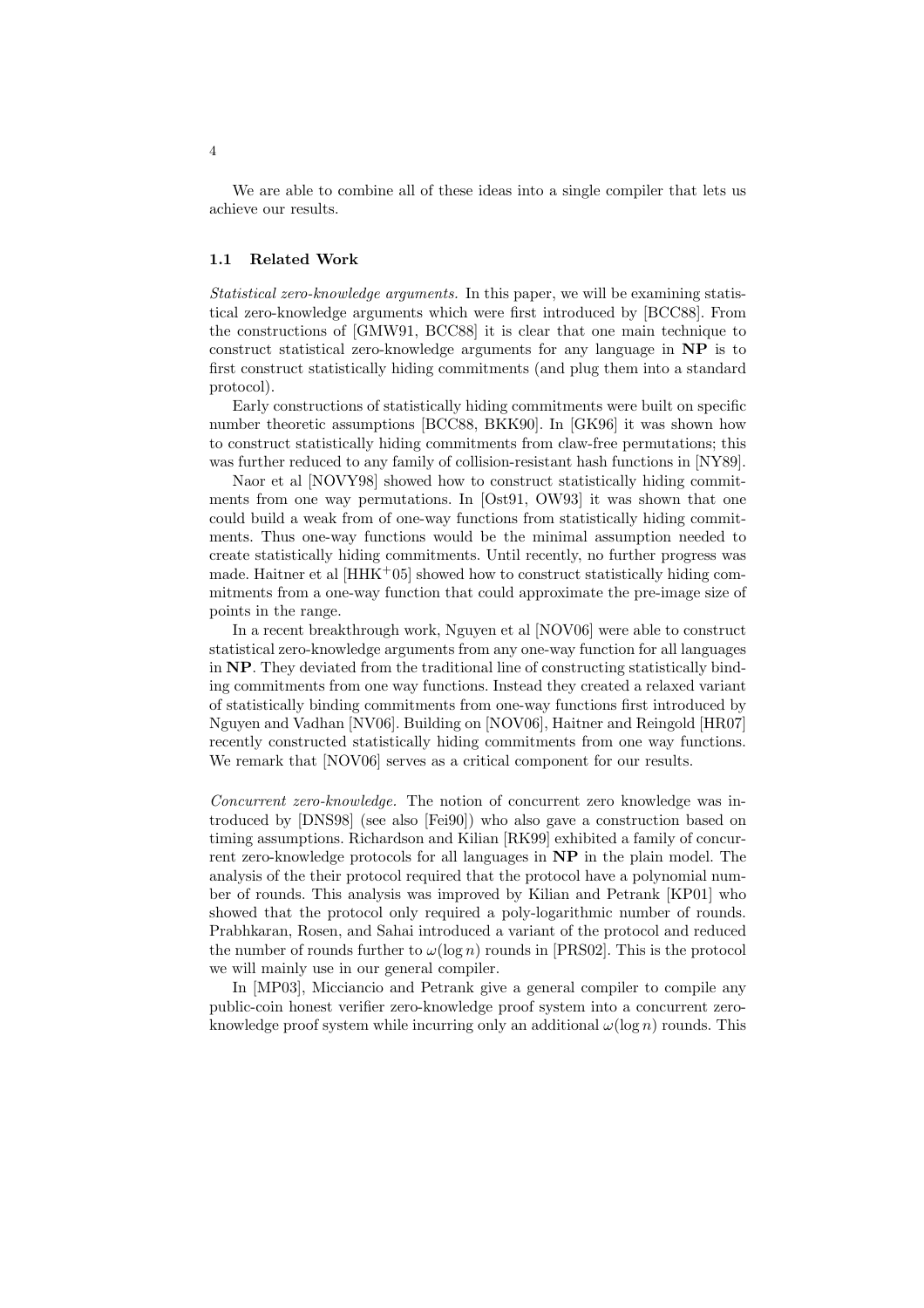reduction is based on perfectly hiding commitment schemes (having some additional special properties) based on the Decisional Diffie-Hellman assumption. These reductions do not however maintain the statistical zero-knowledge property. In other words, even if the original protocol is statistical zero-knowledge, the resulting protocol may not be.

Concurrent statistical zero-knowledge. There has not been much work on concurrent statistical zero-knowledge. In [MOSV06], Micciancio et al show how to build concurrent statistical zero-knowledge proofs for a variety of problems unconditionally, that is, without making any unproven complexity assumptions. However since these were statistical zero-knowledge proofs, their results could not include proofs for all languages in NP (unless NP is in AM∩coAM and the polynomial hierarchy collapses).

# 2 Preliminaries

Statistical Difference The statistical difference between two random variables X, Y taking values in a universe U is defined to be

$$
\Delta(X,Y) \stackrel{def}{=} \max_{S \subset \mathbb{U}} \left| \Pr[X \in S] - \Pr[Y \in S] \right| = \frac{1}{2} \sum_{x \in \mathbb{U}} \left| \Pr[X = S] - \Pr[Y = S] \right|
$$

We say two distributions are statistically close if  $\Delta(X, Y)$  is negligible.

**Definition 1 (Argument Systems ([Gol01]))** An interactive protocol  $(P, V)$ is an argument (or computationally sound proof system) for a language L if the following three conditions hold:

- 1. (Efficiency) P and V are computable in probabilistic polynomial time.
- 2. (Completeness) If  $x \in L$ , then V outputs accept with probability at least  $2/3$ after interacting with the honest prover P.
- 3. (Soundness) If  $x \notin L$ , then for every nonuniform PPT adversarial prover  $P^*$ , V outputs accept with probability at most  $1/3$ .

For an argument system  $(P, V)$ , we define the following terms. If  $x \in L$ , then the value that lower bounds the probability of  $V$  outputting accept after interacting with the honest prover  $P$  is called the *completeness bound*. Similarly, If  $x \notin L$ , then the value that upper bounds the probability of V outputting accept after interacting with any nonuniform PPT adversarial prover  $P^*$  is called the soundness error.

We say that an argument system is public coin if all the messages sent by V are chosen uniformly at random, except for the final  $accept/reject$  message (which is computed as a deterministic function of the transcript).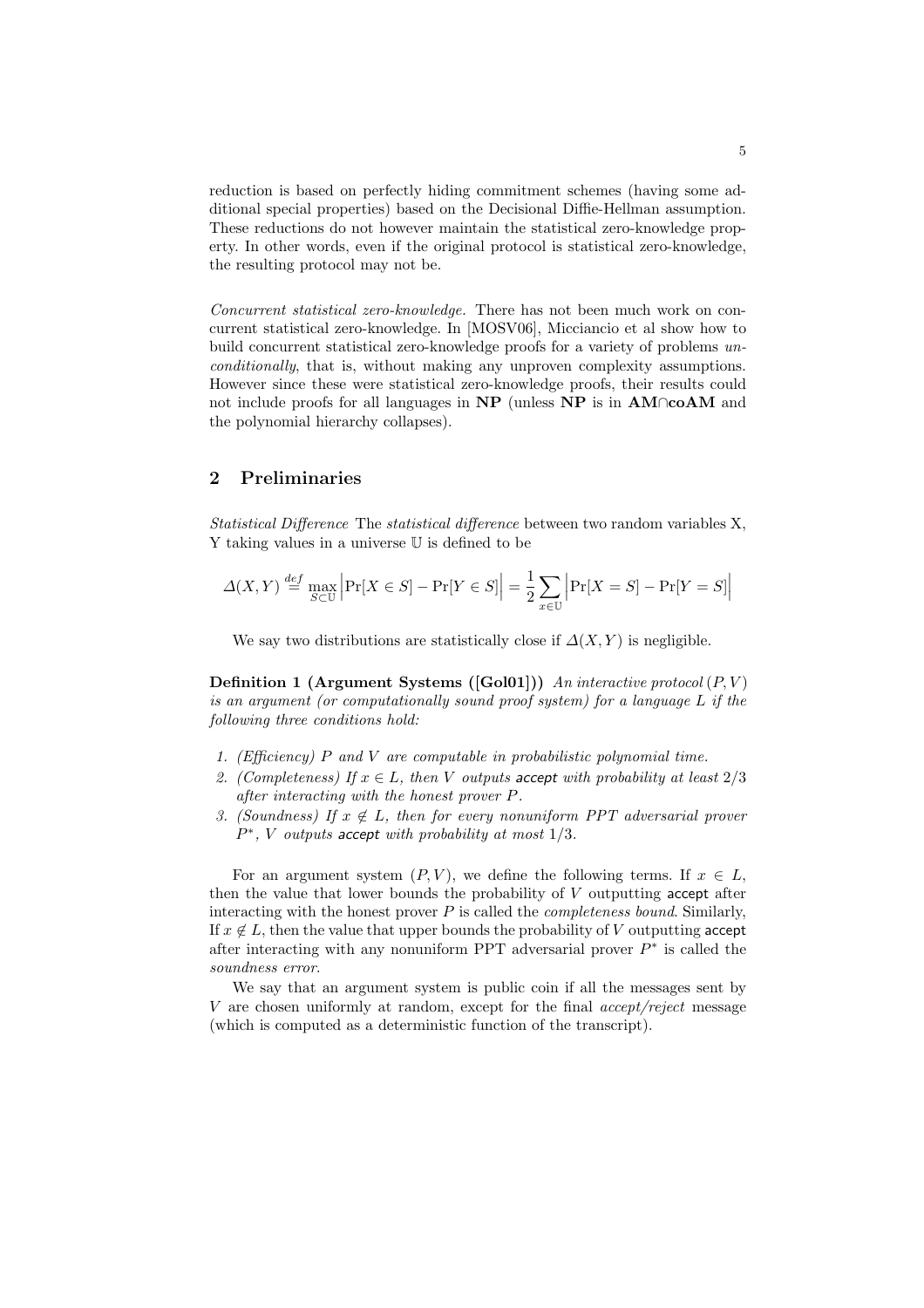Concurrent Zero-knowledge We assume the conversation between the prover P and the verifiers  $V_1 \ldots V_n$  is of the form  $v_1, p_1, v_2, p_2, \ldots, v_t, p_t$  where each  $v_j$ is a messages sent to the prover from a verifier  $V_{i_j}$  and the provers' response is the message  $p_i$ . We assume that there is an adversary A which controls the verifiers and the verifiers' messages. The adversary will take as input the partial conversation so far, i.e.,  $v_1, p_1 \ldots v_k, p_k$  and output a pair  $(i, v)$  specifying that P will receive message  $v$  from verifier  $V_i$ . The view of the adversary on input  $x$ will include the verifiers' random tapes and all the messages exchanged between the prover and the verifiers. This view will be denoted by  $(P, A)(x)$ .

**Definition 2** We say that an argument system  $(P, V)$  for a language L is statistical (resp., computational) black box concurrent zero-knowledge if there exists a probabilistic polynomial time oracle machine S (the simulator) such that for any unbounded (resp., probabilistic polynomial time) adversary A, the distributions  $(P, A)(x)$  and  $S<sup>A</sup>(x)$  are statistically close (resp., computationally indistinguishable) for every string x in L.

We call the statistical difference of these distributions the *zero-knowledge* error of the protocol. If we are dealing with computational indistinguishability, the probability that a probabilistic polynomial time adversary can distinguish these distributions is called the zero-knowledge error of the protocol as well.

Honest Verifier We say a proof system is an honest verifier proof system if the zero-knowledge property is guaranteed to hold only if the verifier acts according to the protocol.

*Note on Notation* We will use  $P(T, r)$  (resp.,  $V(T, r)$ ) to signify the correct next message of an honest  $P$  (resp.,  $V$ ) as per the protocol  $(P, V)$ , given the random coins r and the interaction transcript T observed so far. Sometimes, the random coin r might be implicit (instead of being explicitly supplied as an input).

# 3 Compiler Parts

In this section, we give the different parts of the compiler in isolation before putting them together in the next section to give our full protocol.

## 3.1 Underlying zero-knowledge protocol

We assume that as input to our compiler, we have an honest verifier statistical zero-knowledge argument system for some language L. This protocol will have a prover, a verifier, a completeness bound, a soundness error, a simulator, the number of rounds and a zero-knowledge error (denoted by  $P, V, e_c, e_s, S, t$  and  $e_z$  respectively). We let  $p_1, \ldots, p_t$  denote the messages of the prover and  $v_1, \ldots, v_t$ the messages of the verifier in a particular execution of the argument system.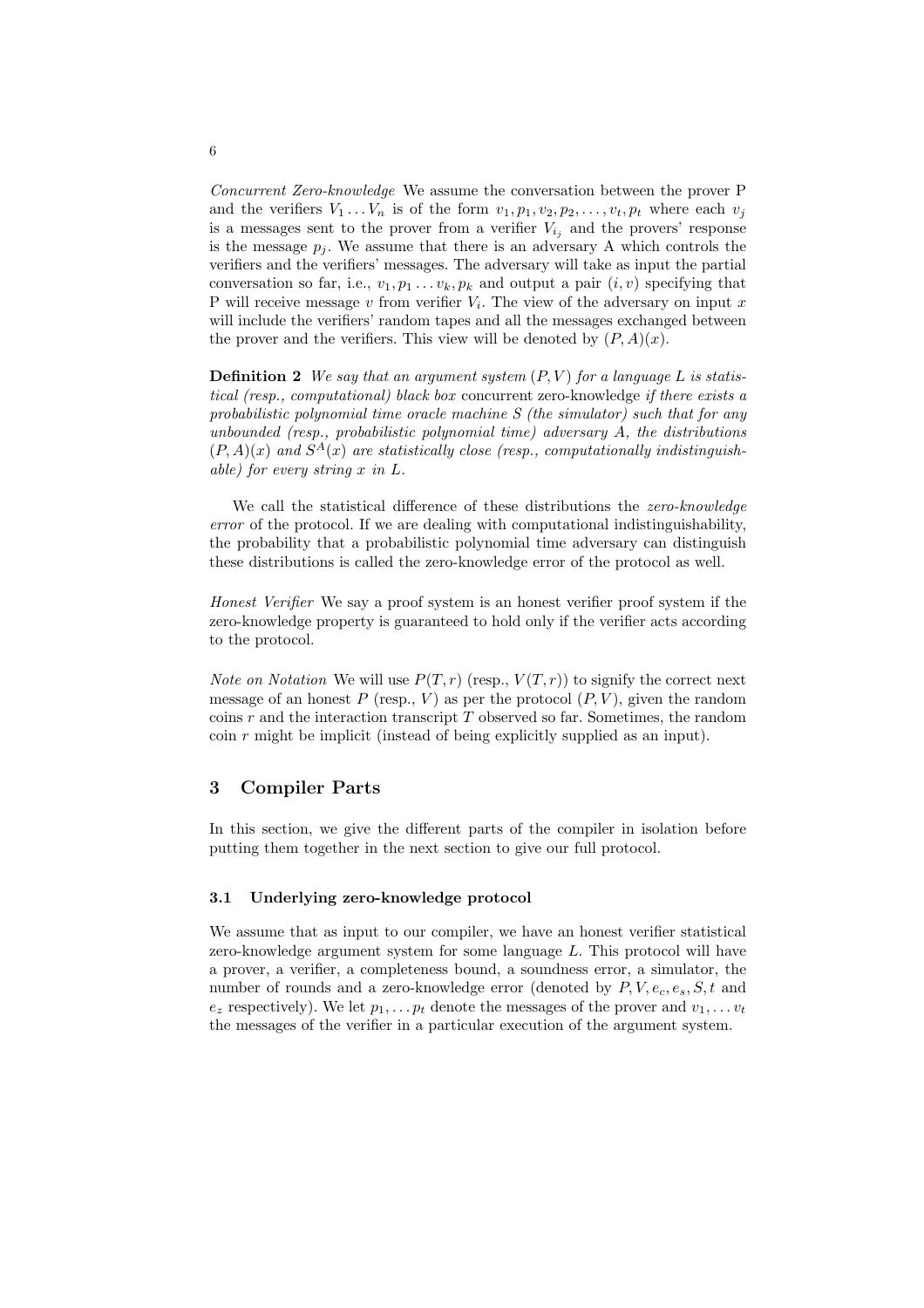#### 3.2 Statistically binding commitments from any OWF

In our protocol, we shall use statistically binding commitments from any OWF. Building on techniques from [HILL99], such commitments were constructed by Naor [Nao91].

We denote such a commitment scheme by COM. We denote the probability of an all powerful adversary breaking the binding property of the scheme as  $b_{\text{com}}$ . We denote the probability of a PPT adversary breaking the hiding property of the scheme as  $h_{\text{com}}$ .

## 3.3 Computational zero-knowledge proof based on any OWF for all of NP

In our protocol, we shall use a computational zero-knowledge proof based on one-way functions for every language in  $NP$  with negligible soundness error and perfect completeness. One way to construct them is to create statistically binding commitments based on a OWF as stated earlier [HILL99, Nao91]. These commitments can then be used in the 3-colorability protocol of [GMW91] to give us a zero-knowledge proof for any language in NP. We can then repeat the protocol sequentially  $n^2$  times (where n is the security parameter) to achieve negligible soundness error. We note that this protocol will also have perfect completeness. We denote the final protocol after the sequential repetitions as  $(P', V').$ 

This protocol will have a prover, a verifier, a completeness bound, a statistical soundness error, a simulator, the number of rounds and a zero-knowledge error (denoted by  $P', V', e'_c = 1, e'_s, S', t'$  and  $e'_z$  respectively).

# 3.4 Preamble from PRS [PRS02]

In this subsection, we describe the preamble from [PRS02] and give its useful properties for our context. We note that [RK99, KP01] also have similar preambles (with round complexity higher than [PRS02]) which could be used for our purpose.

The preamble of the PRS protocol is simple. Let  $n$  be the security parameter of the system and k be any super-logarithmic function in n. Let  $\sigma$  be the bit string we wish to commit to and  $\gamma$  be the length of  $\sigma$ . We break  $\sigma$  up into two random shares  $k^2$  times. Let these shares be denoted by  $\{\sigma_{i,\ell}^0\}_{i,\ell=1}^k$  and  ${\{\sigma_{i,\ell}^1\}_{i,\ell=1}^k}$  with  $\sigma_{i,\ell}^0 \oplus \sigma_{i,\ell}^1 = \sigma$  for every  $i,\ell$ . The verifier will commit to these bits using COM with fresh randomness each time. The verifier then sends these  $k^2$  commitments to the prover. This is then followed by k iterations where in the  $\ell$ th iteration, the prover sends a random k-bit string  $b_{\ell} = b_{1,\ell}, \ldots, b_{k,\ell}$ , and the verifier decommits to the commitments  $COM(\sigma_{1,\ell}^{b_{1,\ell}}), \ldots, COM(\sigma_{k,\ell}^{b_{k,\ell}})$ .

The goal of this protocol is to enable the simulator to be able to rewind and find the value  $\sigma$  with high probability by following a fixed strategy. Since the verifier commitments are set after the first round, once we rewind the verifier, the simulator will have the opportunity to have the verifier open both the  $\sigma^0$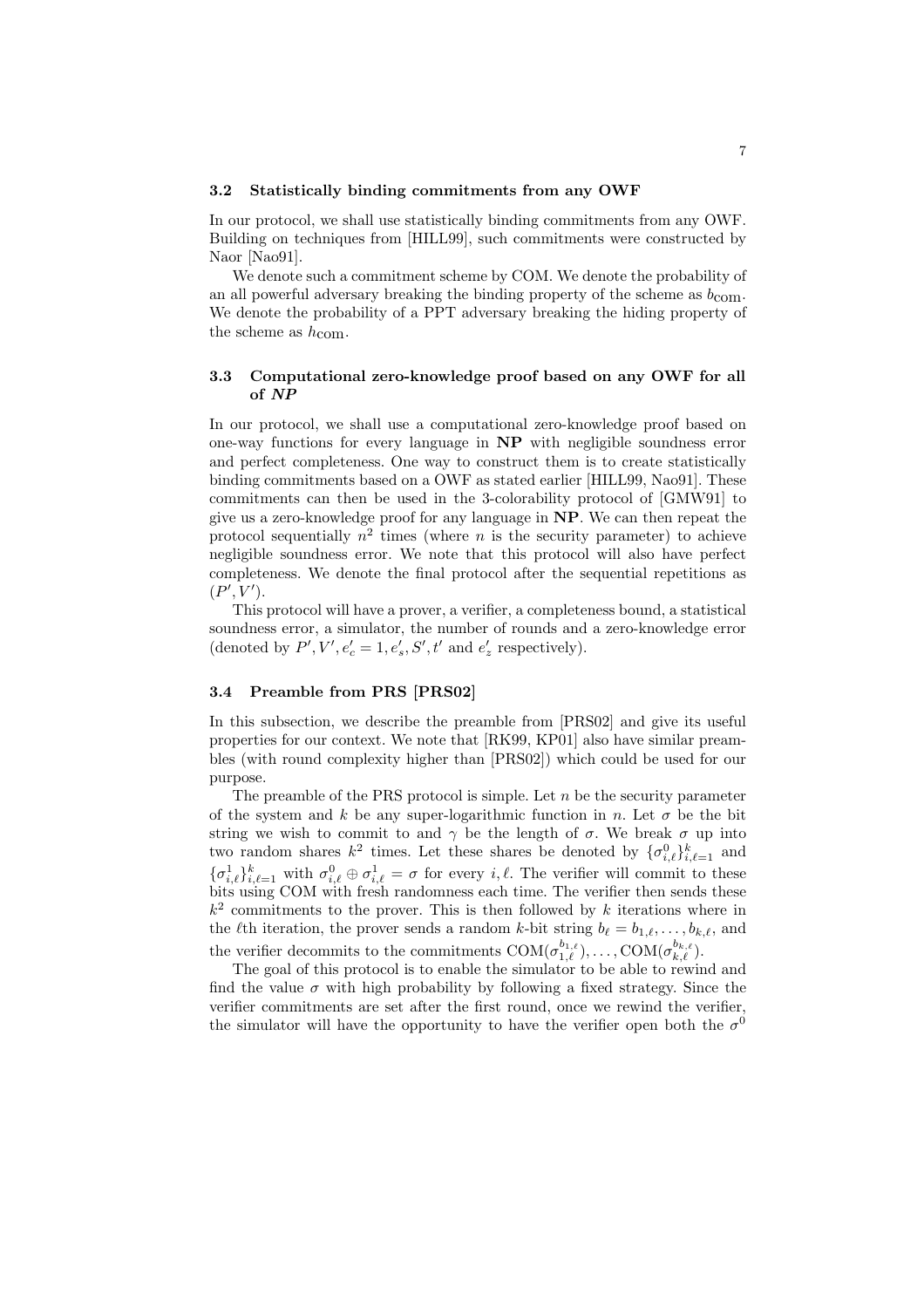commitment and the  $\sigma^1$  commitment. In the concurrent setting, rewinding a protocol can be difficult since one may rewind past the start of some other protocol in the system as observed by [DNS98]. The remarkable property of this protocol is that there is a fixed rewinding strategy the simulator can use to get the value of  $\sigma$ , for every concurrent cheating verifier strategy  $\mathbb{V}^*$ , with high probability.

We will follow [MOSV06] in formalizing the properties of the PRS preamble we need. Without loss of generality, assume that there are Q concurrent sessions. Recall that  $k$  is the number of rounds of the PRS preamble.

We call the simulator for the PRS preamble CEC-Sim. CEC stands for concurrently-extractable commitments. CEC-Sim will have oracle access to  $\mathbb{V}^*$ and will get the following inputs.

- Commitments schemes  $\mathcal{COM} = \mathcal{COM}_1, \mathcal{COM}_2, \ldots, \mathcal{COM}_Q,$  where  $\mathcal{COM}_s$ is the commitment scheme used for session s.
- Parameters  $\gamma, k, n$  and Q, all given in unary.

We also need to give the following definitions adapted from [MOSV06]:

Definition 3 (Major Decommitment) A major decommitment is a reveal after the PRS preamble in which  $\mathbb{V}^*$  reveals the opening of commitments  $\{COM(\sigma_{i,\ell}^0)\}_{i,\ell=1}^k$ and  $\{COM(\sigma_{i,\ell}^1)\}_{i,\ell=1}^k$ . P only accepts the major decommitment if: (a) all these openings are valid openings to the commitments in the transcript, and, (b) there exists  $\sigma$  such that for all  $i, \ell, \sigma_{i,\ell}^0 \oplus \sigma_{i,\ell}^1 = \sigma$ .

**Definition 4 (Valid Commit Phase)** For a transcript  $T$  of the commit phase interaction between P and  $\mathbb{V}^*$ , let  $T[s]$  denote the messages in session s.  $T[s]$  is a valid commit phase transcript if there exists a major decommitment D such that  $P(T[s], D) = accept.$ 

**Definition 5** (Compatibility). Message  $M = (\sigma, \sigma_{i,j}^0, \sigma_{i,j}^1)$  is compatible with  $T[s]$ if

- 1.  $\sigma = \sigma_{i,j}^0 \oplus \sigma_{i,j}^1$
- 2. There exist commitments  $COM_s(\sigma_{i,j}^0)[s]$  and  $COM_s(\sigma_{i,j}^1)[s]$  that are part of the transcript of the first message of  $T[s]$ .

Observe that if a message  $M = (\sigma, \sigma_{i,j}^0, \sigma_{i,j}^1)$  is compatible with the transcript  $T[s]$ , the cheating verifier can major-decommit to a message different from  $\sigma$ only with probability at most  $b_{\text{com}}$ . Thus we call  $\sigma$  the *extracted message*.

**Definition 6** A Simulator  $CEC-Sim<sup>W*</sup>$  has the concurrent extraction property if for every interaction T it has with  $\mathbb{V}^*$ , it also provides (on a separate output tape) an array of messages  $(M_1, M_2, \ldots, M_Q)$  with the following property:

For every session  $s \in \{1, 2, ..., Q\}$ , if  $T[s]$  is a valid commit phase transcript, then  $M_s$  is compatible with  $T[s]$ .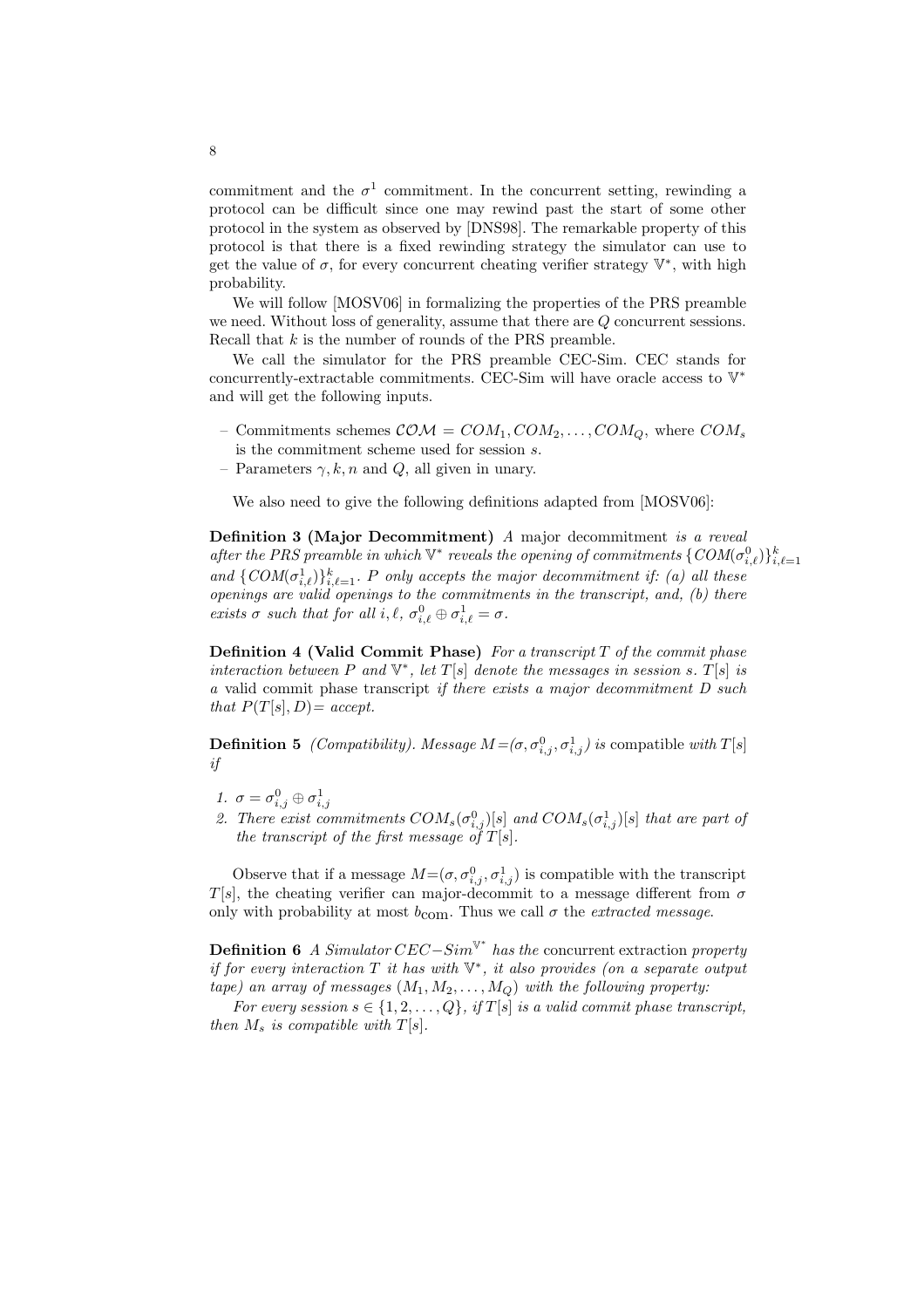A simulator that has the concurrently extractable property is also called a concurrently-extractable simulator.

Using the simulation and rewinding techniques in [PRS02], we can obtain a concurrently-extractable simulator for the PRS preamble. Let  $\langle \mathbb{P}, \mathbb{V}^* \rangle$  denote the output of  $\mathbb{V}^*$  after concurrently interacting with  $\mathbb{P}$ . Recall that  $\mathbb{V}^*$  is an unbounded adversary.

Lemma 1. (implicit in [PRS02], adapted from [MOSV06]). There exists a PPT concurrently-extractable simulator CEC-Sim with a fixed strategy SIMULATE such that for  $COM$  and all concurrent adversaries  $\mathbb{V}^*$ , for settings of parameters  $\sigma = poly(n)$ ,  $k = \tilde{O}(\log n)$ , and  $Q = poly(n)$ , we have the ensembles

$$
\bigg\{\textit{CEC-Sim}^{\mathbb V^*}(\mathcal{COM},1^\sigma,1^k,1^n,1^Q)\bigg\}_{n\in\mathbb N} \textit{ and } \bigg\{\langle \mathbb P,\mathbb V^*\rangle(\mathcal{COM},1^\sigma,1^k,1^n,1^Q)\bigg\}_{n\in\mathbb N}
$$

have statistical difference  $\epsilon$ , where  $\epsilon$  is negligible.

# 4 The Compiler

In this section, we discuss the compiler in detail. It takes as input an honest verifier statistical zero knowledge argument system  $(P, V)$  and compiles it into a concurrent statistical zero knowledge argument system  $(\mathbb{P}, \mathbb{V})$  assuming the existence of one way functions. The compiler uses statistically binding commitments and computational zero knowledge proofs as building blocks. Both of these can be constructed out of any one way function [HILL99, GMW91].

The compiler is presented formally in Figure 1. Let  $R$  denote the uniform distribution. The verifier  $\mathbb V$  first generates a random string  $r$  (i.e.,  $r \leftarrow R$ ).  $\mathbb P$ and V then carry out the PRS preamble [PRS02] where V sets  $\sigma$  to be r.

Instead of using statistically hiding commitments as in the PRS preamble, we will use statistically binding commitments based on one way functions. This however causes a problem in the PRS soundness proof [PRS02] since the statistical hiding property of the commitments is used in an essential manner in the soundness proof<sup>1</sup>. We resolve this problem later on.

Once  $\mathbb P$  and  $\mathbb V$  have finished the PRS preamble,  $\mathbb V$  gives a computational zero knowledge proof acting as  $P'$  in the system  $(P', V')$  (constructed using a OWF as described in section 3). It proves that all the shares it committed to in the PRS preamble (first message) are "consistent" with r. In other words,  $r_{i,\ell}^0 \oplus r_{i,\ell}^1 = r$ for every *i*,  $\ell$ . The prover  $\mathbb P$  then draws  $r' \stackrel{r}{\leftarrow} R$  and sends it to V. Now  $\mathbb P$  and V will begin the supplied honest verifier statistical zero knowledge argument protocol  $(P, V)$  with some modifications. The random coins of the verifier V are fixed to be  $r \oplus r' \stackrel{\text{def}}{=} r''$ .

<sup>1</sup> For example, if the verifier uses computationally hiding commitments, a cheating prover could potentially create dependencies between his own commitments and the verifier challenge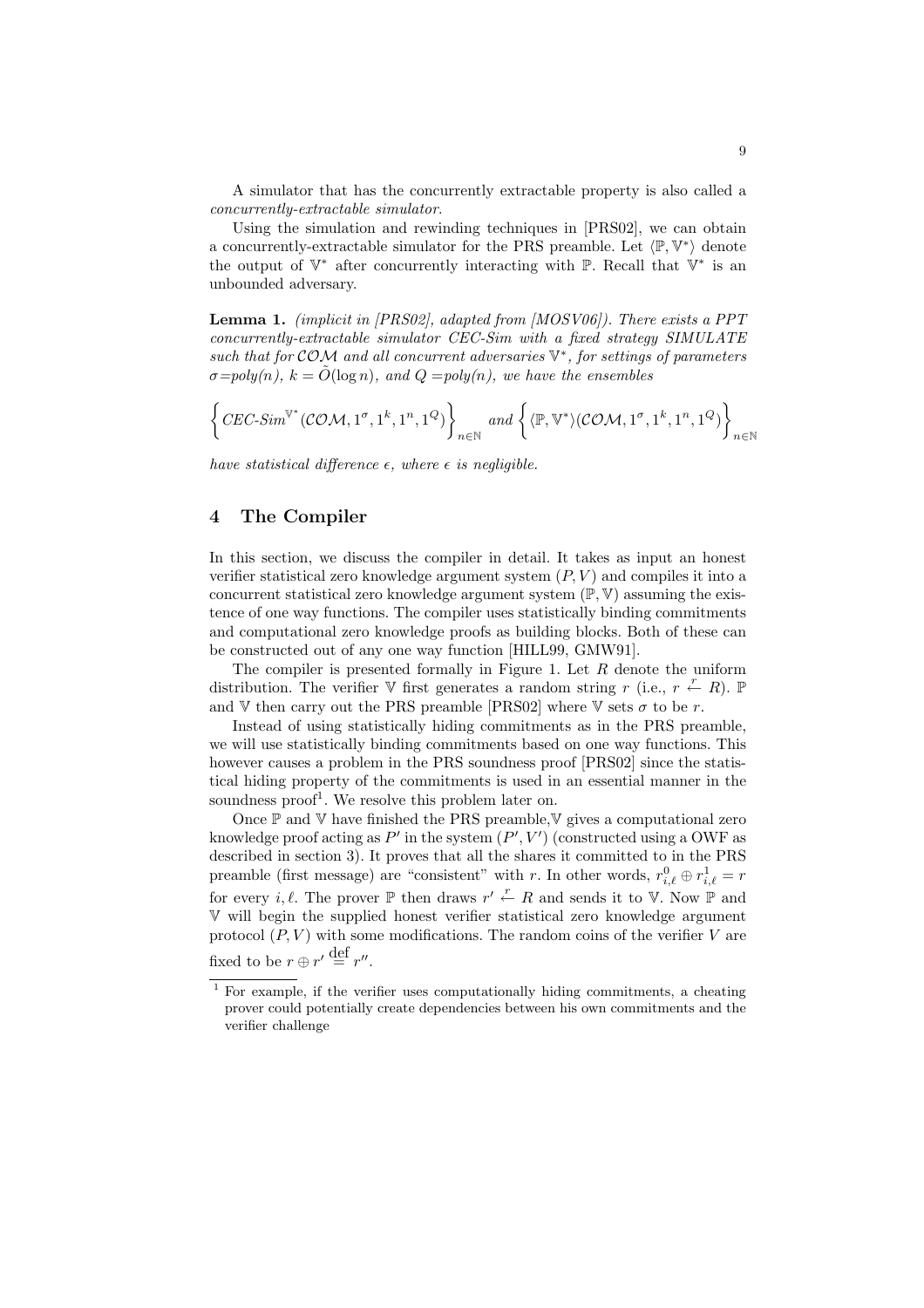Common Input to  $\mathbb P$  and  $\mathbb V$ :  $(P, V), (P', V'), x$ , COM Compiler: 1.  $\mathbb{V} \to \mathbb{P}$ : Generate  $r \stackrel{r}{\leftarrow} R$ . Using COM, commit to r and the shares  ${r_{i,\ell}}^0\}_{i,\ell=1}^k, {r_{i,\ell}}^1\}_{i,\ell=1}^k$  such that  $r_{i,\ell}^0 \oplus r_{i,\ell}^1 = r$  for every  $i,\ell$ . 2. For  $\ell = 1, \ldots k$ : (a)  $\mathbb{P} \to \mathbb{V}$ : Send  $b_{1,\ell}, \ldots, b_{k,\ell} \stackrel{r}{\leftarrow} \{0,1\}^k$ . (b)  $\mathbb{V} \to \mathbb{P}$ : Decommit to  $r_{1,\ell}^{b_{1,\ell}}, \ldots, r_{k,\ell}^{b_{k,\ell}}$ . 3.  $\mathbb{V} \leftrightarrow \mathbb{P}$ : Zero-knowledge proof  $(P', V')$  where  $\mathbb{V}$  acts as  $P'$  and proves to  $\mathbb{P}$ that  $r_{i,\ell}^0 \oplus r_{i,\ell}^1 = r$  for every  $i, \ell$  and that there exist valid openings to the commitments in the PRS preamble to  $r_{i,\ell}^0, r_{i,\ell}^1$ . If  $\mathbb P$  accepts the zero-knowledge proof, the transcript of the commit phase is guaranteed to be a valid commit phase transcript. 4.  $\mathbb{P} \to \mathbb{V}$ : send  $r' \stackrel{r}{\leftarrow} R$ . 5. V calculates  $r'' \stackrel{\text{def}}{=} r \oplus r'$ 6. For  $j = 1, \ldots t$ : (a)  $\mathbb{P} \to \mathbb{V}$ : send  $P(T_j^P) = p_j$ . (b)  $\mathbb{V} \to \mathbb{P}$ : send  $V(T_j^V, r'') = v_j$ . (c)  $\mathbb{V} \leftrightarrow \mathbb{P}$ : zero-knowledge proof  $(P', V')$  where  $\mathbb{V}$  acts as  $P'$  and proves to  $\mathbb P$  that there exist an r'' such that  $r \oplus r' = r''$  and  $V(T_j^V, r'') = v_j$ . 7.  $\mathbb{V} \to \mathbb{P}$ : send  $V(T, r'') = \text{accept/reject.}$ 

Fig. 1. Compiler

Let the protocol  $(P, V)$  have t rounds where one round involves a prover message followed by the verifier's response.  $P$  and  $V$  interact as follows. In the jth round,  $\mathbb P$  calculates the next message  $p_j$  of P on the transcript  $T_j^P$  of the interaction so far. Transcript  $T_j^P$  is defined to contain all the messages exchanged between P and V so far, i.e.,  $T_j^P = (p_1, v_1, \dots, p_{j-1}, v_{j-1}).$ 

The verifier V receives  $p_j$  from P. It will now calculate V's response in the protocol  $(P, V)$  using randomness r'' and V's transcript  $T_j^V$   $(=(T_j^P, p_j))$  of the interaction so far; we call this response  $v_j$ . Now  $\nabla$  will act as the P' in the computational zero-knowledge proof system  $(P', V')$ .

 $V$  will prove that his response is indeed consistent with  $V$  acting on input  $T_j^V$  and randomness r''. The statement being proven by V is in NP since it is possible to check the statement given the opening of the commitment to  $r$ . We are using the computational zero-knowledge proof here instead of just revealing the commitments to make our soundness proof go through.  $\mathbb P$  acts as  $V'$  during this zero-knowledge proof. If the proof is accepted by  $V'$  then  $\mathbb P$  accepts  $v_j$ .

Once these  $t$  rounds are complete,  $V$  accepts if and only if  $V$  would accept on the complete transcript  $T (= (T_t^V, v_t)).$ 

#### 4.1 Parameters of the compiler

Let  $(P, V)$  be an honest verifier zero-knowledge argument system with t rounds,  $e_c$  completeness bound,  $e_s$  soundness error, and  $e_z$  zero-knowledge error. Let

10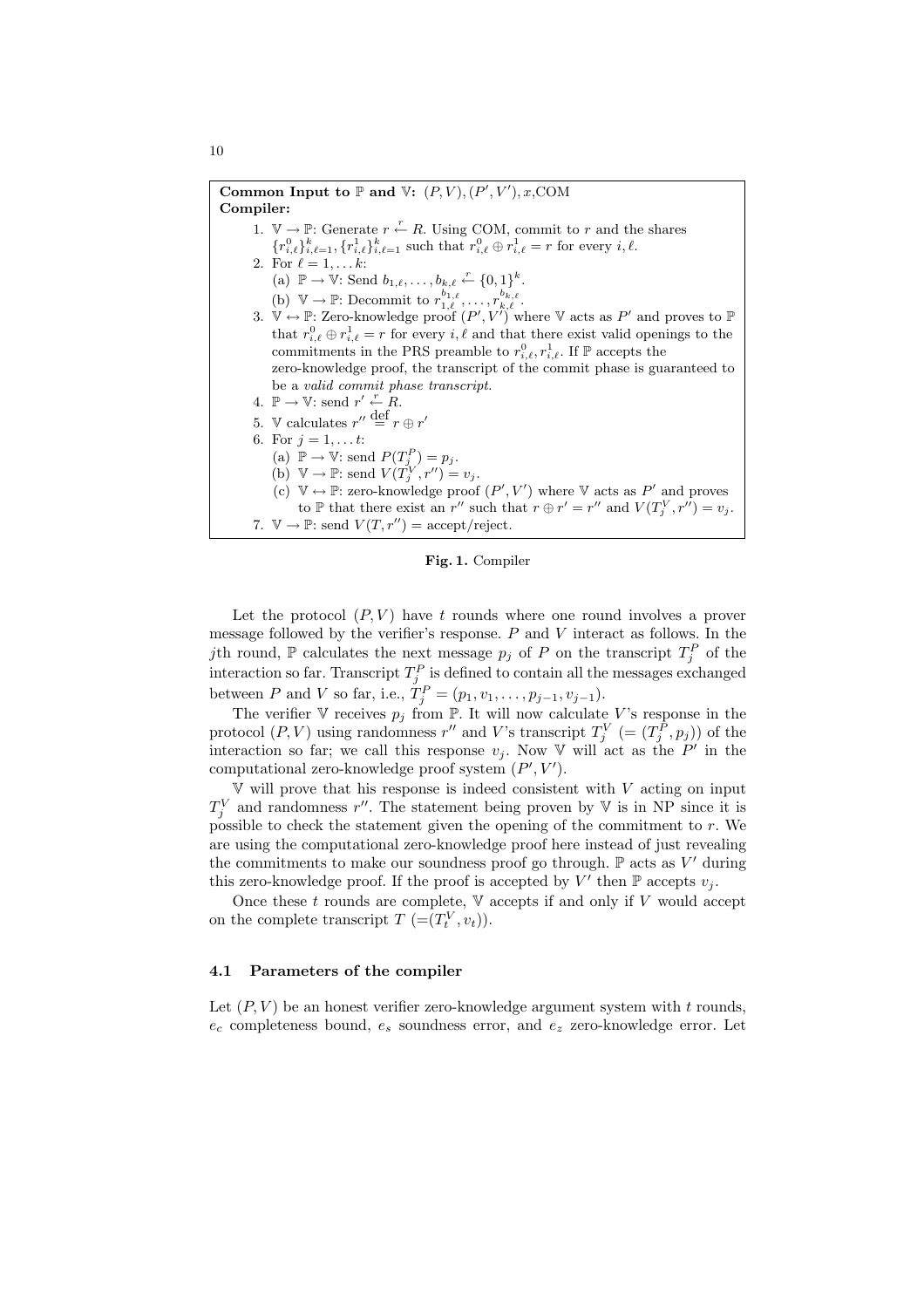$(P',V')$  be a computation zero-knowledge proof system with  $t'$  rounds,  $e_c'$  completeness bound,  $e_s'$  soundness error, and  $e_z'$  zero-knowledge error. Let  $\epsilon$  be the value from Lemma 1 that represents the statistical difference of a simulated run of the PRS preamble using SIMULATE from a real run against an arbitrary unbounded concurrent verifier strategy. Let  $k$  be the number of rounds in the PRS preamble. Let  $e_p$  be the probability that the PRS preamble is accepted by the prover and the verifier if they are behaving honestly. Let COM be the commitment used in the PRS preamble. Let  $h_{\text{com}}$  be the probability of a PPT machine breaking the hiding property of COM and  $b_{com}$  be the probability of an all powerful adversary breaking the binding property of COM. Let S be the simulator for  $(P, V)$  and S be a simulator for  $(\mathbb{P}, \mathbb{V})$ .

We give the parameters that we obtain with our compiler in the following theorem.

**Theorem 1** Running the compiler given in Section  $\lambda$  on the argument system  $(P, V)$  results in a system  $(\mathbb{P}, \mathbb{V})$  with the following properties.

- The completeness bound of  $(\mathbb{P}, \mathbb{V})$  is  $e_p e_c$ .
- The soundness error of  $(\mathbb{P}, \mathbb{V})$  is  $e_s + (k^2 h_{com} + e'_z)t$ .
- The zero-knowledge error of the protocol is:
- $\Delta((\mathbb{P}, \mathbb{V}^*)(x), \mathbb{S}^{\mathbb{V}^*(x)}) = \epsilon + e_z + k^2 b_{com} + e_s' t$

Proof. The proof of each of the above claims is given below individually.

Completeness Suppose  $x \in L$ . Then the probability that the protocol is accepted by  $V$  is:

 $Pr[(PRS is accepted) \land ((P, V) is accepted) \land (each execution of (P', V')) is accepted)] =$ 

$$
(e_p)(e_c)(e_c')^t
$$

Note that  $e'_{c}$  is one since our protocol  $(P', V')$  has perfect correctness. Thus we get the probability that the transformed protocol is accepted is  $(e_p)(e_c)$ .

Soundness Suppose  $x \notin L$  and there exists an adversarial PPT prover  $\mathbb{P}^*$  that can get V to accept with non-negligible probability  $\phi$ . In other words, suppose (P, V) has non-negligible soundness error  $\phi$ . We will show how to use  $\mathbb{P}^*$  to build a machine  $D$  that breaks the soundness of the underlying zero-knowledge protocol  $(P, V)$ . We give a formal description of D in Figure 2.

D will use  $\mathbb{P}^*$  as follows. D runs  $\mathbb{P}^*$  and executes the PRS preamble interacting with it setting  $\sigma$  to a random r. Now, D gives a computational zero knowledge proof to  $\mathbb{P}^*$  and receives r' as shown in Figure 2. It then runs the honest verifier machine V acting a cheating prover  $P^*$  and trying to break the soundness of the system  $(P, V)$ .

In the jth round, D receives  $p_j$  from  $\mathbb{P}^*$  and sends it to V. V will respond to  $p_j$ with  $v_j$ . Now D wants to be able to give  $v_j$  as his response to  $\mathbb{P}^*$  so as to be able to continue the protocol. However D needs his response to  $\mathbb{P}^*$  to be generated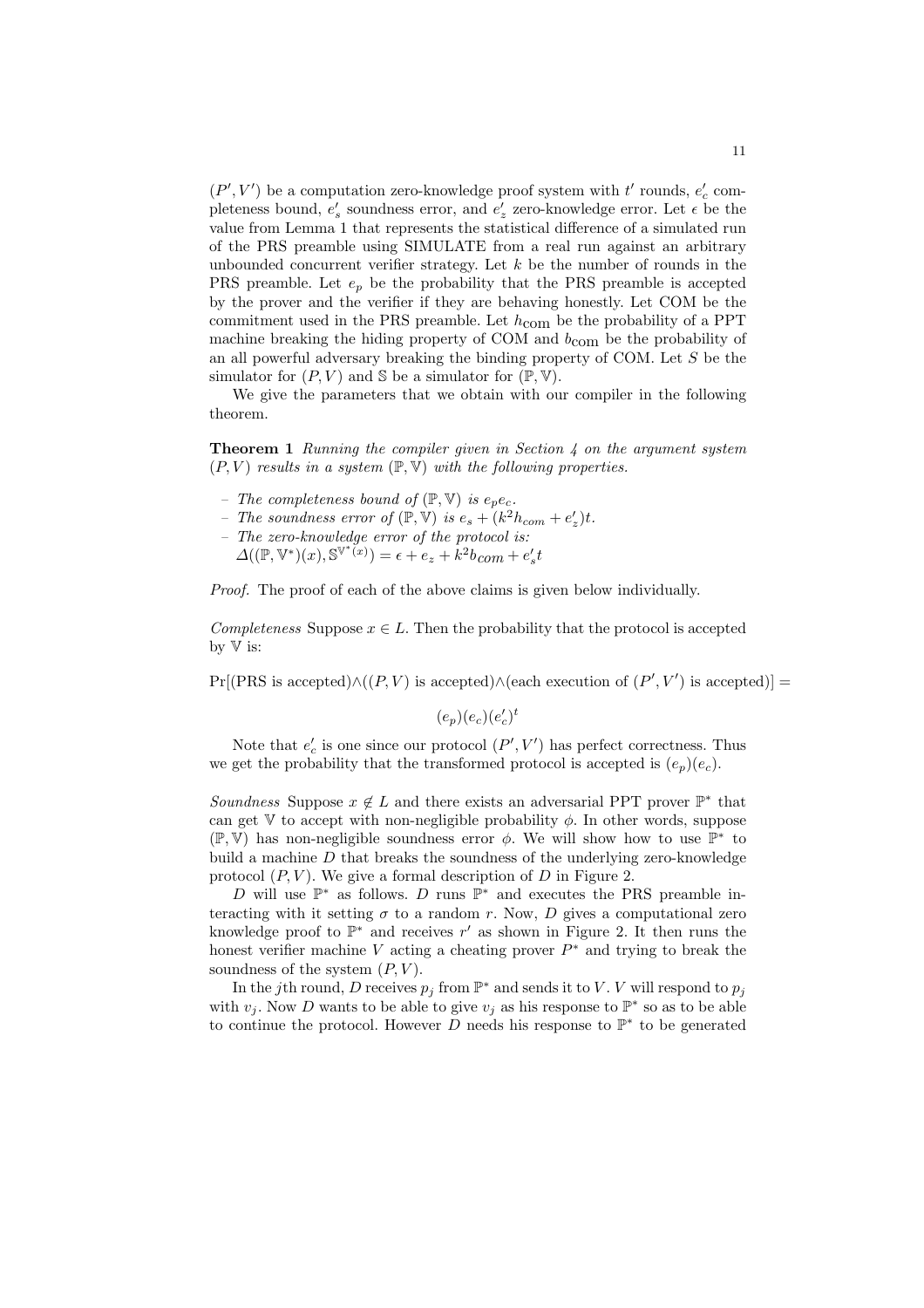| Common Input to $D$ and $V: x$                                                                             |
|------------------------------------------------------------------------------------------------------------|
| <b>Auxiliary input to </b> D: The cheating prover machine $\mathbb{P}^*$                                   |
| Description of $D$ , a cheating prover for $(P, V)$                                                        |
| 1. D runs a copy of $\mathbb{P}^*$ , acting as the verifier itself.                                        |
| 2. D generates $r \stackrel{r}{\leftarrow} R$ . It then interacts with $\mathbb{P}^*$ to carry out the PRS |
| preamble using $r$ .                                                                                       |
| 3. D gives a zero knowledge proof $(P', V')$ to $\mathbb{P}^*$ proving that all the shares                 |
| it committed to in the PRS preamble are consistent with $r$ .                                              |
| 4. D receives r' from $\mathbb{P}^*$                                                                       |
| 5. For $i = 1, \ldots t$ :                                                                                 |
| (a) D gets the message $p_i$ from $\mathbb{P}^*$ .                                                         |
| (b) $D \rightarrow V: p_i$ .                                                                               |
| (c) $V \rightarrow D$ : $v_i$ .                                                                            |
| (d) D uses the simulator S' of the system $(P', V')$ and simulates a proof                                 |
| with $\mathbb{P}^*$ that $V(T_i^V, r \oplus r') = v_i$ .                                                   |

Fig. 2. D acting as a cheating prover for  $(P, V)$ .

using randomness  $r \oplus r'$  as per the protocol  $(P, V)$ . D has already committed to r with a statistically binding commitment and thus can not necessarily decommit to a r such that  $v_j$  is consistent with r, r' and  $(P, V)$ .

However  $D$  does not have to decommit to  $r$ , but only needs to give a zeroknowledge proof that he has committed to a randomness r such that  $v_i$  is consistent with r, r' and  $(P, V)$ . He can use the simulator of  $(P', V')$  to do this. Hence, D sends  $v_j$  to  $\mathbb{P}^*$  and simulates a zero knowledge proof of its correctness by rewinding  $\mathbb{P}^*$ . The probability that  $\mathbb{P}^*$  can differentiate between such a simulated run and a real run can be analyzed using a simple hybrid argument. As we move from a real run to a simulated one, we construct the following hybrid. D acts as an honest V sending correct verifier messages  $v_j$ . However, instead of giving real zero knowledge proofs, D gives simulated proofs. In other words, although  $D$  would have the witness to the NP statement, it does not use it and instead simulates the zero knowledge proof. Clearly, the probability that  $\mathbb{P}^*$  can distinguish this hybrid from a real run is bounded by the zero-knowledge error (see section 2) of  $(P', V')$ . Now, we move from the hybrid to the simulated run where, in the PRS preamble, D did not commit to a randomness which could explain his message  $v_i$  (but rather an unrelated randomness r). Hence, D would not necessarily possess the witness of his statement.

Using the above hybrid argument, it can be shown that:

 $Pr[\mathbb{P}^*$  can distinguish this simulation from a real run]  $\leq$ 

 $Pr[\mathbb{P}^*$ can break the ZK condition of  $(P', V')$  |+

 $Pr[\mathbb{P}^*$ can break any of the commitments during the PRS preamble  $\leq$ 

 $k^2 h_{com} + e'_z$ 

12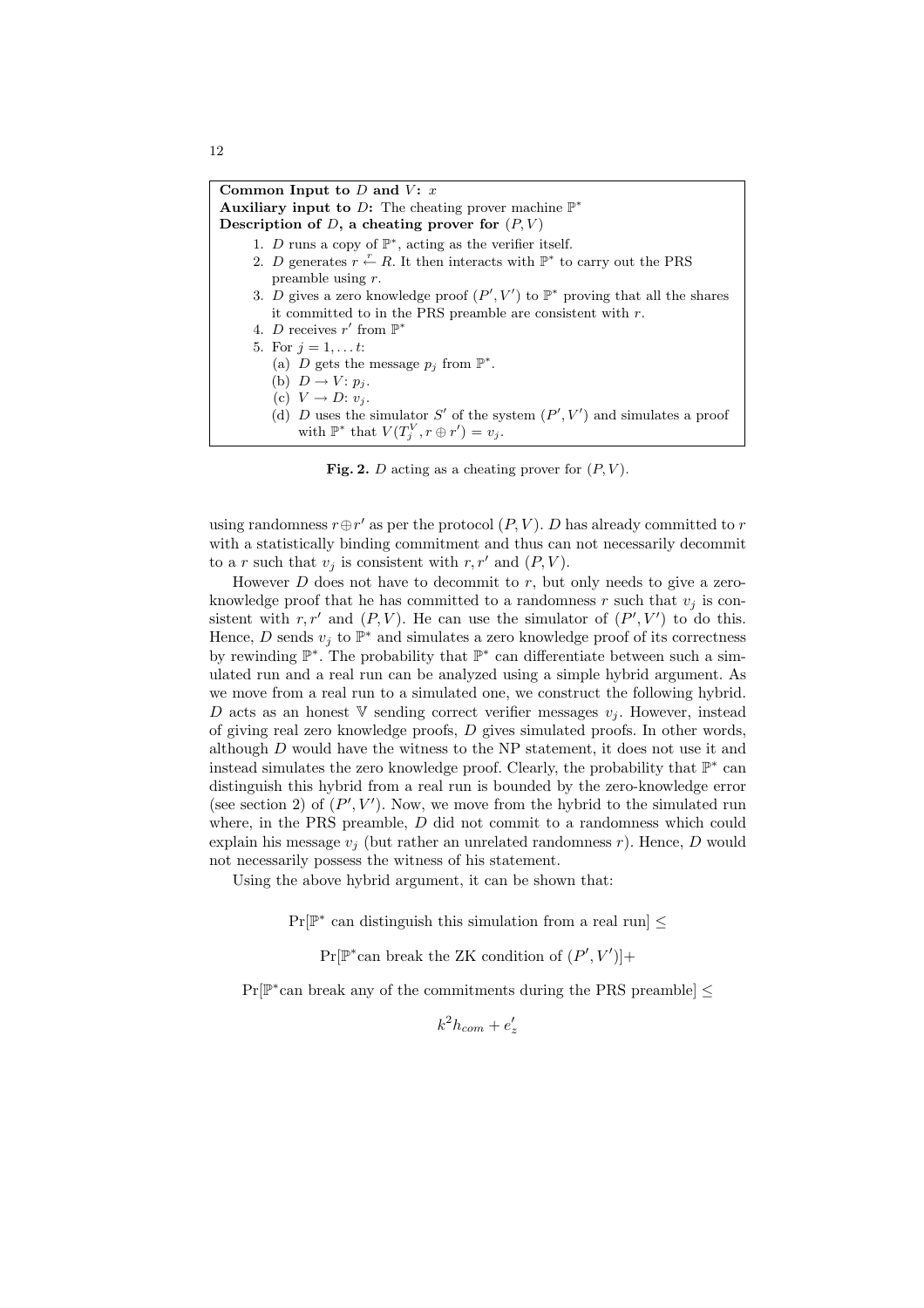$\mathbb{P}^*$  will see t of these simulations from D. Thus we can use the union bound and get that the probability that  $\mathbb{P}^*$  will be able to distinguish any of the simulation from a real run is  $(k^2 h_{com} + e'_z)t$ .

Now,  $V$  will only accept in the protocol if the internal  $V$  he is running accepts  $p_1, v_1, \ldots, p_t, v_t$ . Recall that the probability that V accepts when interacting with  $\mathbb{P}^*$  is  $\phi$ . Thus the probability that V will accept an interaction with D who is running  $\mathbb{P}^*$  can be computed as follows:

 $Pr[V$  accepts $] >$ 

$$
1 - \Pr[(\mathbb{P}^* \text{ does distinguish}) \vee (\mathbb{V} \text{ does not accept})] \ge
$$

1 − ¡  $Pr[\mathbb{P}^* \text{ does distinguish}] + Pr[\mathbb{V} \text{ does not accept}] \ge$ 

 $1 - ((k^2 h_{com} + e'_z)t + (1 - \phi))$ 

This value must be less than the soundness error of  $(P, V)$ . Thus we get an upper bound on the soundness error of the compiled protocol

$$
\phi \le e_s + (k^2 h_{com} + e'_z)t
$$

Note that if  $e_s, h_{com}, e'_z$  are all negligible and  $t, k$  are at most polynomial, the soundness error of the compiled protocol will be negligible.

Concurrent Statistical Zero-knowledge Lets consider an arbitrary unbounded concurrent verifier strategy. Let V <sup>∗</sup> be one of the verifiers representing a session in the concurrent verifier strategy. Given  $S$ , the simulator for the underlying protocol  $(P, V)$ , we show how to construct a simulator S for the protocol  $(\mathbb{P}, \mathbb{V})$ . S will output a simulated transcript from a distribution which is only a negligible statistical distance from the distribution of the transcript of a real interaction. The simulator  $\Im$  is described formally in Figure 3.

S will first run S, the simulator of the underlying protocol. S will act as the honest verifier oracle for  $S$  recording all the randomness that he uses as the oracle. After running S, S will have a transcript  $\hat{p}_1, \hat{v}_1, \dots, \hat{p}_t, \hat{v}_t$  and the randomness  $\hat{r}$  (used in creating the honest verifier responses  $\hat{v}_1, \ldots, \hat{v}_t$ ). This transcript  $\hat{p}_1, \hat{v}_1, \dots, \hat{p}_t, \hat{v}_t$  will be statistically close to a real run of  $(P, V)$ .

As shown in the figure, S then runs the concurrently extractable simulator CEC-Sim (or in other words, the PRS simulator) and recovers the committed randomness  $r^*$  with probability at least  $(1 - \epsilon)$ . Since the commitments that  $\mathbb{V}^*$ used during the PRS preamble are statistically binding, even an all powerful  $V^*$ will not be able to change them except with negligible probability. We call this probability  $b_{com}$ . After finishing the preamble,  $\mathcal S$  will be a straightline simulator and will not rewind  $\mathbb{V}^*$  any further.

S will now give  $\mathbb{V}^*$  a string r' such that  $r^* \oplus r' = \hat{r}$ . Note that the distribution of r' will look completely uniform to  $\mathbb{V}^*$  since  $\mathbb{V}^*$  has no information about  $\hat{r}$ .

Now for each round of the protocol, the simulator will proceed as follows. In round j, S will give  $\hat{p}_j$  to  $\mathbb{V}^*$ . Since  $\mathbb{V}^*$  has already committed to  $r^*$ , it will now be forced use randomness  $r^* \oplus r'$  which is exactly  $\hat{r}$ , . It will therefore be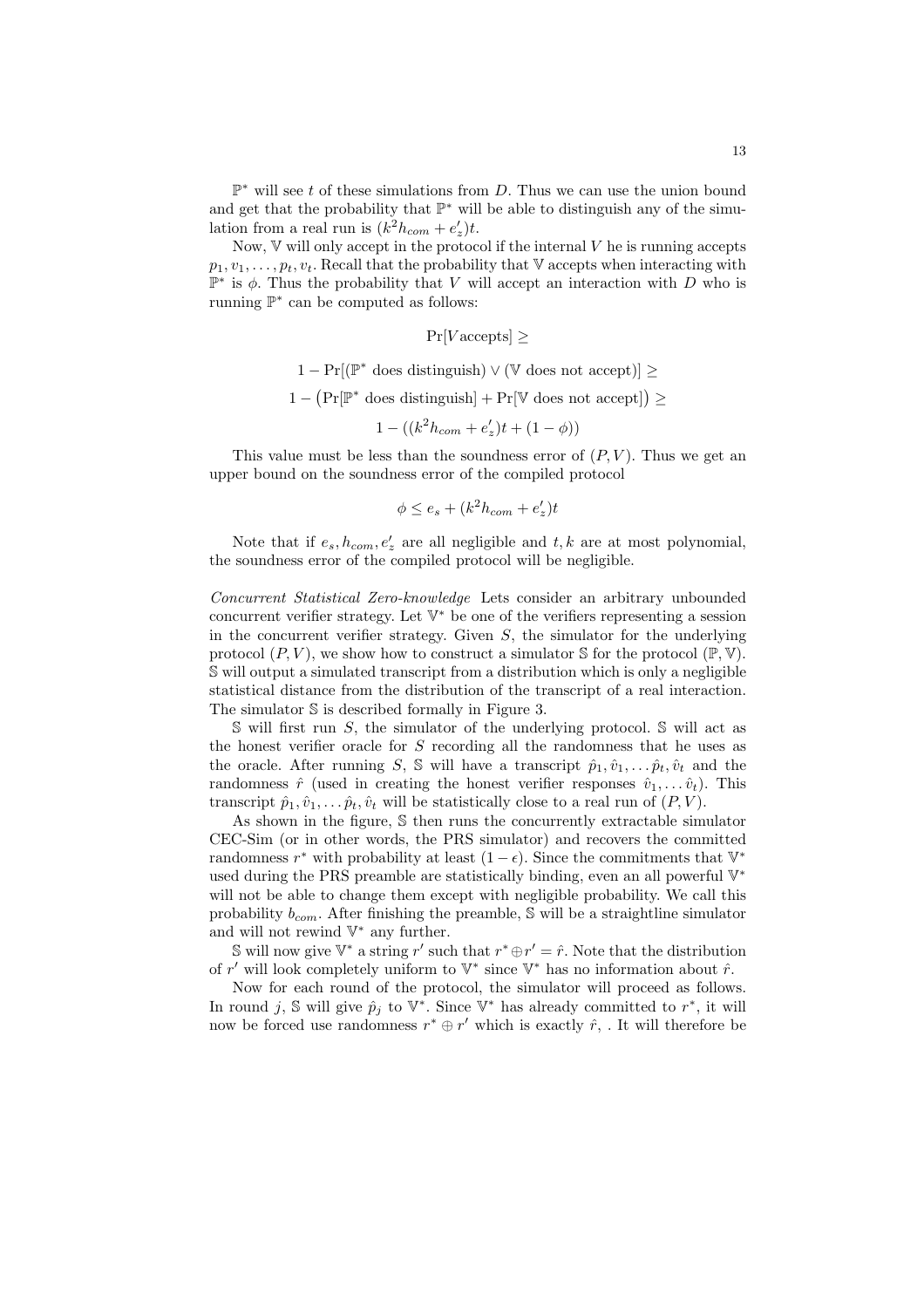| <b>Input:</b> $V^*$ , one of the verifiers in an arbitrary unbounded concurrent verifier                                                                                                                                                                                    |
|-----------------------------------------------------------------------------------------------------------------------------------------------------------------------------------------------------------------------------------------------------------------------------|
| strategy.                                                                                                                                                                                                                                                                   |
| The simulator $\mathbb S$                                                                                                                                                                                                                                                   |
| 1. S acts as an honest verifier V and runs the simulator S of the argument<br>system $(P, V)$ on itself. S generates $\hat{r} \stackrel{r}{\leftarrow} R$ and uses it as randomness to<br>interact with S. After the interaction, $\mathcal S$ gets as output the simulated |
| transcript $\hat{p}_1, \hat{v}_1, \dots \hat{p}_t \hat{v}_t$ .                                                                                                                                                                                                              |
| 2. S runs a copy of $\mathbb{V}^*$                                                                                                                                                                                                                                          |
| 3. S runs the concurrently extractable simulator CEC-Sim on $V^*$ . CEC-Sim<br>executes the PRS preamble with $V^*$ and extracts its committed<br>randomness $r^*$ .                                                                                                        |
| 4. S carries out $(P', V')$ with $V^*$ in which $V^*$ proves that all the shares it<br>committed to in the PRS preamble are consistent with $r^*$ .                                                                                                                         |
| 5. S computes r' such that $r^* \oplus r' = \hat{r}$ and sends it to $\mathbb{V}^*$ .                                                                                                                                                                                       |
| 6. For $i = 1, \ldots t$ :                                                                                                                                                                                                                                                  |
| (a) S sends $\hat{p}_j$ to $\mathbb{V}^*$ and receives $\mathbb{V}^*$ 's response $\hat{v}'_j$ .                                                                                                                                                                            |
| (b) S carries out $(P', V')$ with $V^*$ in which $V^*$ proves that its response                                                                                                                                                                                             |
| $\hat{v}'_i = V(T_i^V, \hat{r})$ . S aborts if $\hat{v}'_i \neq \hat{v}_i$ .                                                                                                                                                                                                |

Fig. 3. The simulator  $\mathcal S$  for  $(\mathbb P, \mathbb V)$ .

forced to respond with  $\hat{v}_i$ , except of course with the probability that he can break either the binding property of the commitment or the soundness of the zero-knowledge proof  $(P', V')$ . Since we are using statistically binding commitments and a zero knowledge proof, the probability of an all powerful adversary breaking the binding property of the commitments or the soundness property of the  $(P', V')$  is negligible. Thus the randomness that  $V^*$  is forced to use will be  $\hat{r}$  and his response will therefore be  $\hat{v}_i$ , exactly as in the transcript created by S. If this is not the case,  $\Im$  aborts.

We now analyze the probability of failure of the simulator S. From a union bound, we can directly bound this probability by analyzing the probability of all the events which may cause S to fail. The failure probability is upper bounded by:

Pr[Output of S is not identically distributed to  $(P, V)$ ]+

 $Pr[CEC-Sim is unsuccessful in recovering r^*]+$ 

 $Pr[\mathbb{V}^*]$  breaks the binding property of any of the commitments $]+$ 

 $Pr[\mathbb{V}^*$  breaks the soundness property of  $(P', V')$  for any of the executions

$$
=\epsilon+e_z+k^2b_{\rm com}+e_s't
$$

Thus  $\Delta((\mathbb{P}, \mathbb{V}^*)(x), \mathbb{S}^{\mathbb{V}^*(x)}) = (\epsilon + e_z + k^2b_{com} + e'_s t)$  as claimed.

Note that if  $\epsilon, e_z, b_{\text{com}}, e'_s$  are all negligible and  $t, k$  are at most polynomial, the simulated transcript will have negligible statistical difference from a real run of the protocol.

14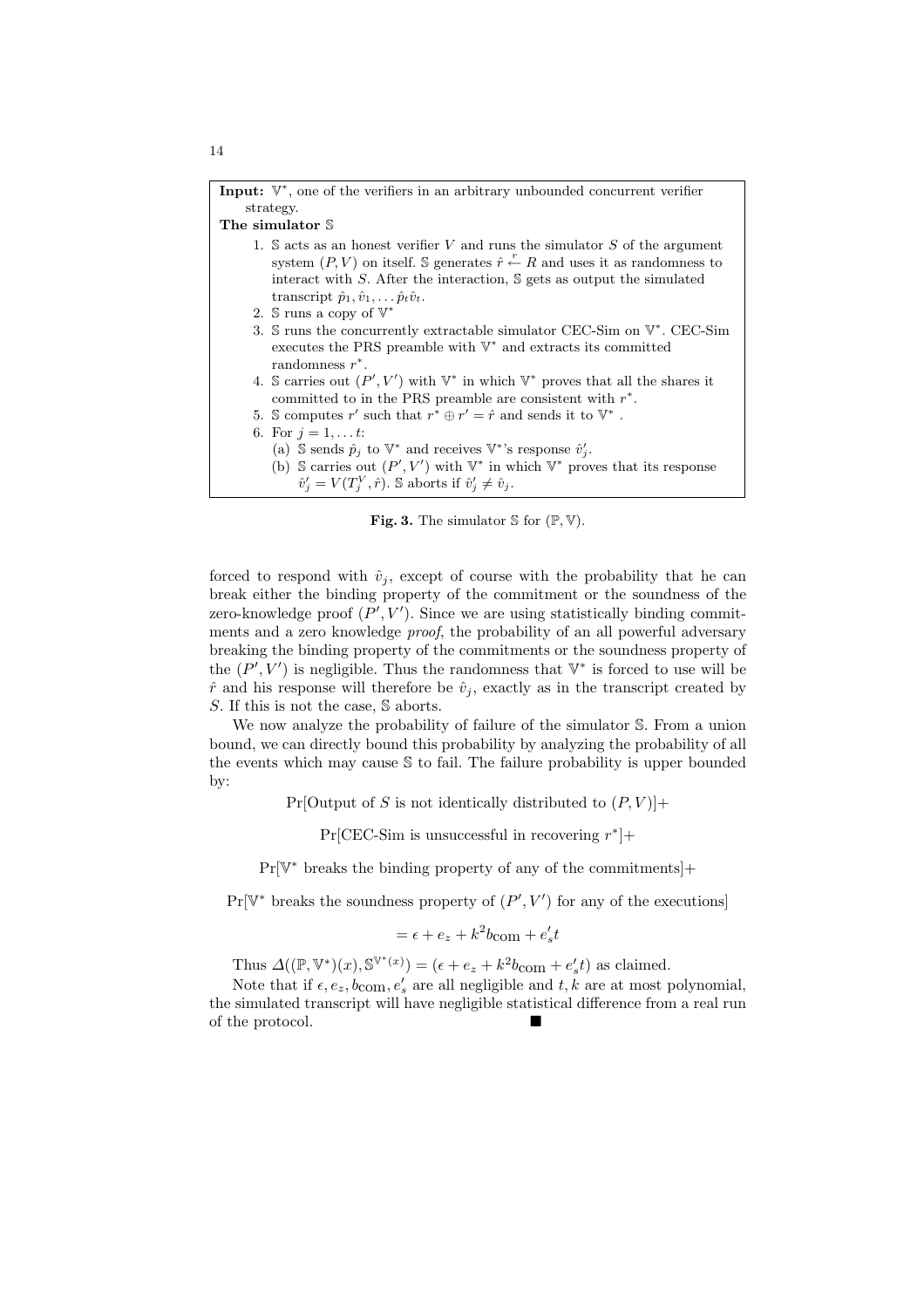## 4.2 Concurrent statistical zero-knowledge arguments from any one way function

In order to build concurrent statistical zero-knowledge arguments from a OWF, we need the following theorem implicit in [NOV06].

Theorem 2 If one way functions exist, every language in NP has a public-coin statistical zero-knowledge argument system.

We can now apply our compiler to the protocol of Nguyen et al [NOV06] to get the following corollary.

Corollary 1 If one way functions exist, every language in NP has a concurrent statistical zero-knowledge argument system.

# References

- [BCC88] Gilles Brassard, David Chaum, and Claude Crépeau. Minimum disclosure proofs of knowledge. J. Comput. Syst. Sci., 37(2):156–189, 1988.
- [BHZ87] Ravi B. Boppana, Johan Håstad, and Stathis Zachos. Does co-np have short interactive proofs? Inf. Process. Lett., 25(2):127–132, 1987.
- [BKK90] Joan Boyar, S. A. Kurtz, and Mark W. Krentel. A discrete logarithm implementation of perfect zero-knowledge blobs. J. Cryptology, 2(2):63– 76, 1990.
- [DNS98] Cynthia Dwork, Moni Naor, and Amit Sahai. Concurrent zero-knowledge. In STOC, pages 409–418, 1998.
- [Fei90] Uriel Feige. Ph.d. thesis, alternative models for zero knowledge interactive proofs. Weizmann Institute of Science, 1990.
- [GK96] Oded Goldreich and Ariel Kahan. How to construct constant-round zeroknowledge proof systems for np. J. Cryptology, 9(3):167–190, 1996.
- [GMR89] Shafi Goldwasser, Silvio Micali, and Charles Rackoff. The knowledge complexity of interactive proof systems. SIAM J. Comput., 18(1):186–208, 1989.
- [GMW91] Oded Goldreich, Silvio Micali, and Avi Wigderson. Proofs that yield nothing but their validity or all languages in np have zero-knowledge proof systems. J. ACM, 38(3):691–729, 1991.
- [Gol01] Oded Goldreich. Foundations of Cryptography Basic Tools. Cambridge University Press, 2001.
- [HHK<sup>+</sup>05] Iftach Haitner, Omer Horvitz, Jonathan Katz, Chiu-Yuen Koo, Ruggero Morselli, and Ronen Shaltiel. Reducing complexity assumptions for statistically-hiding commitment. In EUROCRYPT, pages 58–77, 2005.
- [HILL99] Johan Håstad, Russell Impagliazzo, Leonid A. Levin, and Michael Luby. A pseudorandom generator from any one-way function. SIAM J. Comput., 28(4):1364–1396, 1999.
- [HR07] Iftach Haitner and Omer Reingold. Statistically-hiding commitment from any one-way function. In David S. Johnson and Uriel Feige, editors, STOC, pages 1–10. ACM, 2007.
- [KP01] Joe Kilian and Erez Petrank. Concurrent and resettable zero-knowledge in poly-loalgorithm rounds. In STOC, pages 560–569, 2001.